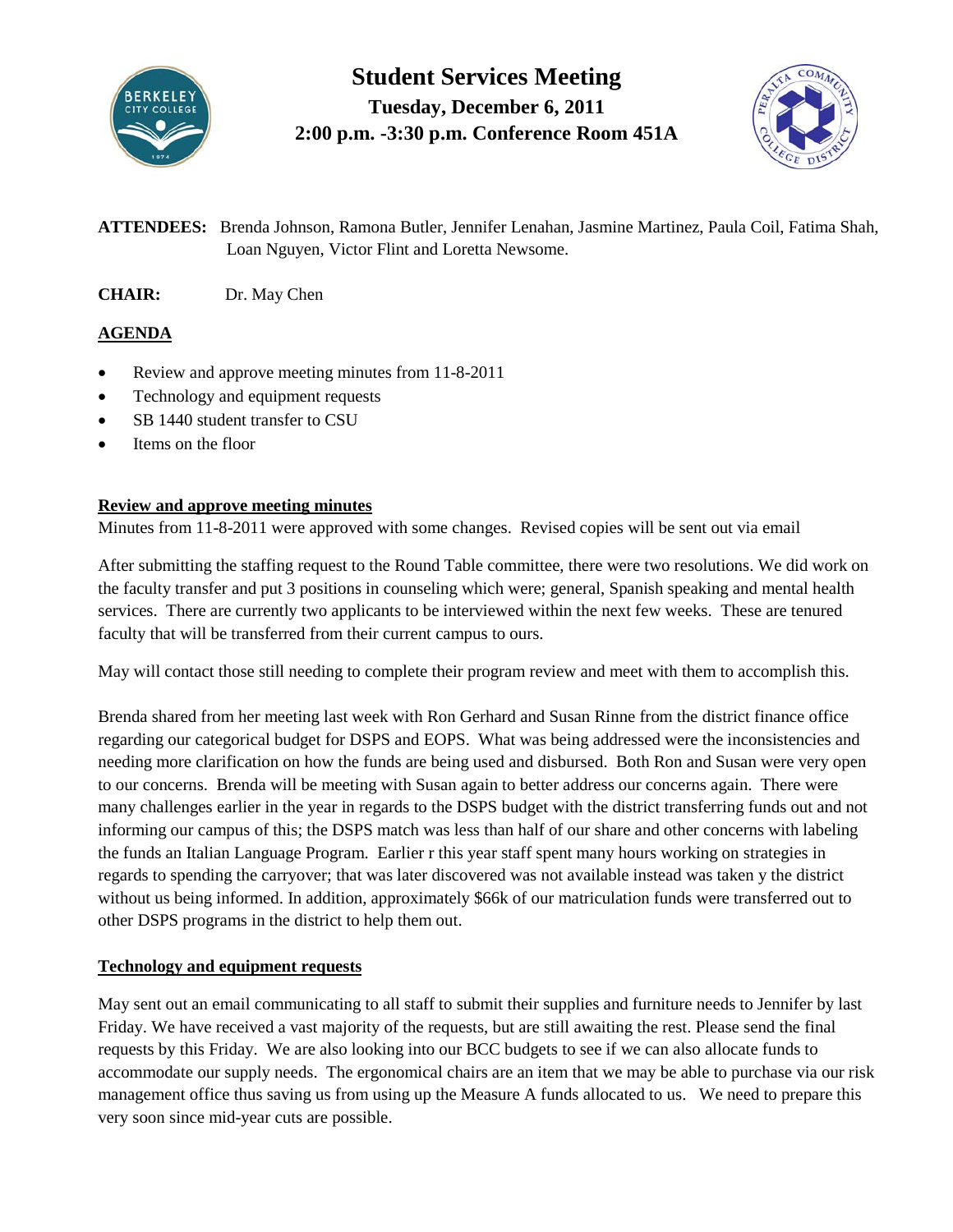### **SB 1440 student transfer to CSU**

Thi is something that we will be working with that would allow these students to be able to pay the instate tuition rates.

#### **Items on the floor**

May handed out the 2010-11 BCC Student Services Accomplishments. We are currently placing documents online for accreditation purposes. Please refer to our student services home page for the links and to various other links related.

May announced that she is interested in taking the student services staff to Au Coquelet for a working lunch to discuss next year's plans and proposals. We will be discussing the Fulbright program review and budget. May raised the question with the district that if we are asked again to host Fulbright, how can we better handle the finances next time around.

### **Department Updates**

**A & R:** They are doing a survey on various dates (130 participants on the first day) to gain feedback. They were very surprised at all the positive feedback they received. The home school situation is still a concern. This is because we experience a high number of home schooled students being schooled by their parents. Our position on this issue right now is for our counselors to just use their best professional judgment when evaluating the academics of this population. We can accept the homemade diploma as long as it is accompanied by the affidavit.

**Brenda:** There is still space available in the TRIO Program as long as they meet the criteria and goals. The TRIO student will also be given priority registration effective this spring 2012 semester. Please refer students to this program to inquire if they meet the requirements.

**Veterans:** This will be the  $1<sup>st</sup>$  semester we will experience the effects of the out state benefit from being removed from the Post 9/11 GI Bill. Therefore, we are expecting those challenges with students needing financial assistance and jobs on campus. I would like to explore the options of creating a book fund program for those in financial need.

**A & O:** A & O is on the second phase of doing surveys, January will complete the third phase and they will be able to prepare a report then. So far over 500 students have taken the assessment as of today.

F**inancial Aid:** The office is up to date with all files. A FAFSA workshop was held yesterday with the FA Director in attendance. This event went well and they hope to do these more often. In regards to Loan workshops, there will be no more until February. A few staff from the office attended a conference in Las Vegas all week last week. There will be changes in effect for the 2012-13 academic term when it comes to ATB scores and High School diplomas. We will no longer accept ATB scores in place of a diploma; students must have a diploma or GED beginning 2012-13 academic term in order to qualify for financial aid.

**EOPS:** Completed the CalWORKs plan and submitted to the state recently. The toy drive has began and the tree of names is in the mailroom with the names of 96 kids this year. There will be an advisory meeting coming up next week and they are currently preparing for that. They are taking applications for the spring semester in case they have space available; but not guaranteeing admission. The toy drive is on the  $16<sup>th</sup>$  and the deadline is the  $13<sup>th</sup>$  to bring gifts for the toys.